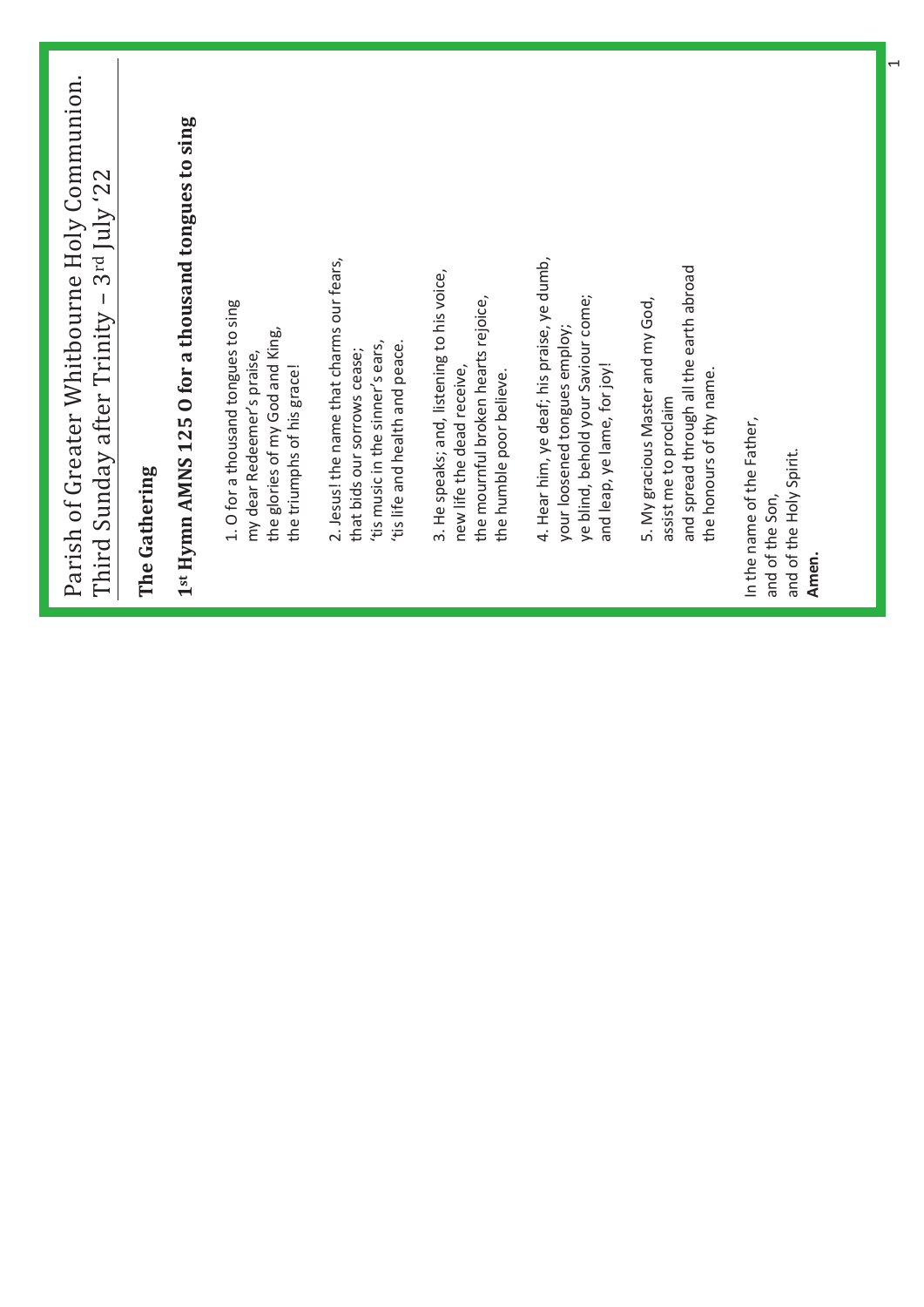#### **The Greeting**  The Greeting

The Lord be with you The Lord be with you **and also with you.**  and also with you.

### **Prayer of Preparation**  Prayer of Preparation

**to whom all hearts are open, all desires known,**  to whom all hearts are open, all desires known, **and from whom no secrets are hidden:**  and from whom no secrets are hidden: **and worthily magnify your holy name;**  and worthily magnify your holy name; **by the inspiration of your Holy Spirit,**  by the inspiration of your Holy Spirit, cleanse the thoughts of our hearts **cleanse the thoughts of our hearts**  that we may perfectly love you, **that we may perfectly love you,**  through Christ our Lord. Amen. **through Christ our Lord. Almighty God,**  Almighty God,

#### **Prayers of Penitence**  Prayers of Penitence

You shall love the Lord your God with all your heart, You shall love the Lord your God with all your heart, 'Hear, O Israel, the Lord our God is the only Lord. 'Hear, O Israel, the Lord our God is the only Lord. with all your soul, with all your mind, with all your soul, with all your mind, The first commandment is this: The first commandment is this: and with all your strength.' and with all your strength.' Our Lord Jesus Christ said: Our Lord Jesus Christ said:

On these two commandments hang all the law and the prophets. On these two commandments hang all the law and the prophets. The second is this: 'Love your neighbour as yourself.' There is no other commandment greater than these. There is no other commandment greater than these. The second is this: 'Love your neighbour as yourself.'

#### Amen. Lord, have mercy. **Amen. Lord, have mercy.**

God so loved the world that he gave his only Son Jesus Christ God so loved the world that he gave his only Son Jesus Christ to save us from our sins, to be our advocate in heaven, to save us from our sins, to be our advocate in heaven, firmly resolved to keep God's commandments Let us confess our sins in penitence and faith, firmly resolved to keep God's commandments Let us confess our sins in penitence and faith, and to live in love and peace with all. and to live in love and peace with all. and to bring us to eternal life. and to bring us to eternal life.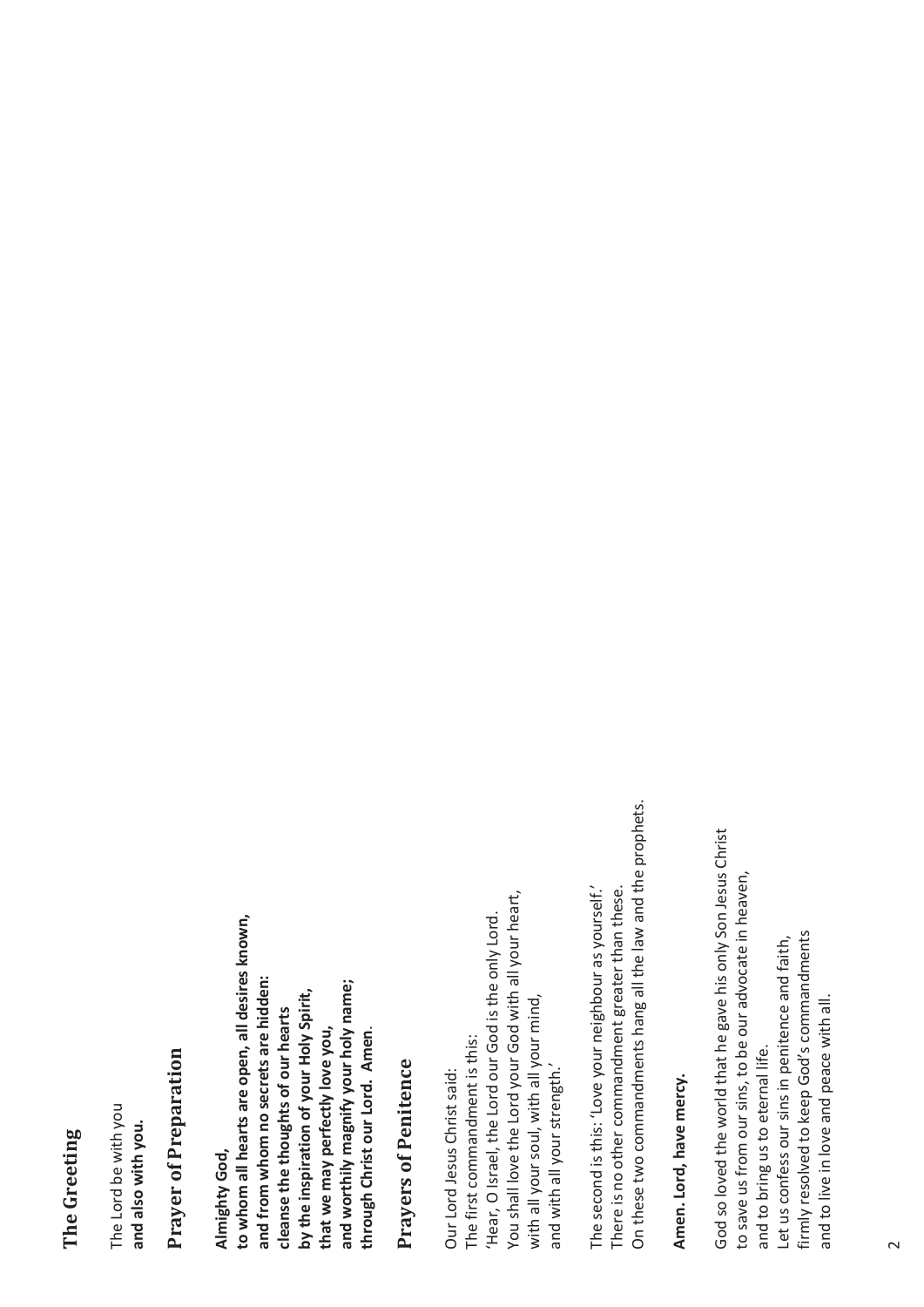# **eklyNotices.pdf):**  Brief Notices (see http://whitbourne.org.uk/files/WeeklyNotices.pdf): **Brief Notices (see http://whitbourne.org.uk/files/We**

| uesdav 5         | 9am from home by Zoom*                                      | Morning Prayer        |
|------------------|-------------------------------------------------------------|-----------------------|
|                  | <b>Mednesday 6</b> $\blacksquare$ 9.30am from home by Zoom* | Morning Prayer        |
|                  | 11am Whitbourne V Hall                                      | Coffee & Chat         |
| <b>SUNDAY 10</b> | 9.30am at Whitbourne*                                       | <b>Holy Communion</b> |
|                  | "4 after Trinity"   11am Upper Sapey                        | Holy Communion        |
|                  |                                                             |                       |

and grant that we may serve you in newness of life **and grant that we may serve you in newness of life**  For your Son our Lord Jesus Christ's sake, **For your Son our Lord Jesus Christ's sake,** Almighty God, our heavenly Father, **Almighty God, our heavenly Father, and in what we have left undone. to the glory of your name. Amen.**  and in what we have left undone. to the glory of your name. Amen. **in thought, and word, and deed,**  in thought, and word, and deed, **we have sinned against you,**  we have sinned against you, **and repent of all our sins.**  and repent of all our sins. **forgive us all that is past;**  forgive us all that is past; **through our own fault,**  through our own fault, We are heartily sorry, **We are heartily sorry,** 

#### Almighty God, Almighty God,

confirm and strengthen you in all goodness, confirm and strengthen you in all goodness, pardon and deliver you from all your sins, pardon and deliver you from all your sins, who forgives all who truly repent, who forgives all who truly repent, through Jesus Christ our Lord. through Jesus Christ our Lord. and keep you in life eternal; and keep you in life eternal; have mercy upon you, have mercy upon you, **Amen**.

#### The Gloria **The Gloria**

and peace to his people on earth. **and peace to his people on earth. Glory to God in the highest,**  Glory to God in the highest,

**we worship you, we give you thanks,**  we worship you, we give you thanks, **we praise you for your glory.**  we praise you for your glory. **almighty God and Father,**  almighty God and Father, **Lord God, heavenly King,**  Lord God, heavenly King,

**you are seated at the right hand of the Father:**  you are seated at the right hand of the Father: Lord Jesus Christ, only Son of the Father, **Lord Jesus Christ, only Son of the Father, you take away the sin of the world:**  you take away the sin of the world: **Lord God, Lamb of God,**  Lord God, Lamb of God, **receive our prayer.**  receive our prayer. **have mercy on us;**  have mercy on us;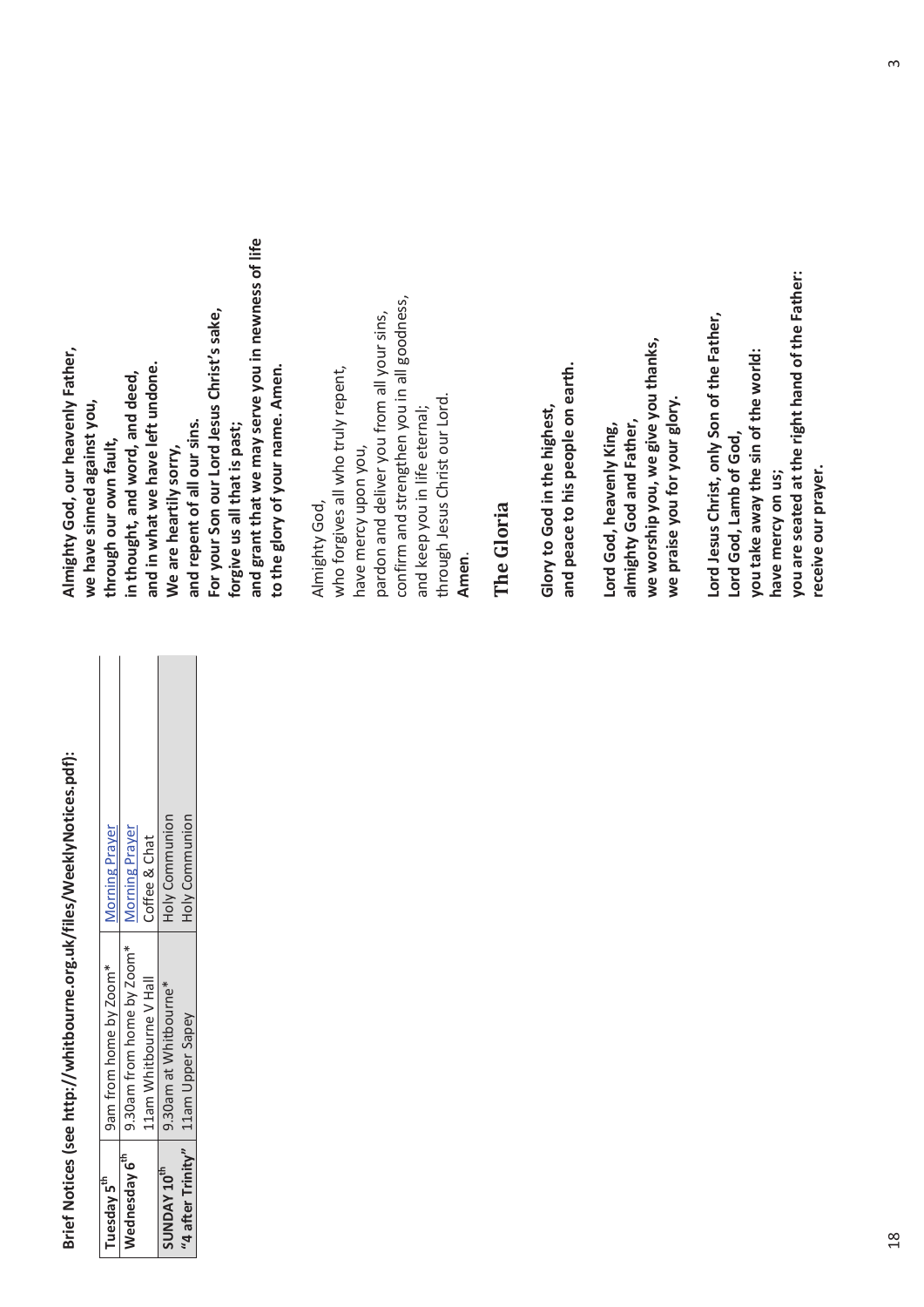**For you alone are the Holy One,<br>you alone are the Lord,<br>you alone are the Most High, Jesus Christ,<br>with the Holy Spirit,** in the glory of God the Father. Amen.

# **The Collect for the Third Sunday after Trinity**  The Collect for the Third Sunday after Trinity

give us grace to dedicate our freedom to your service, give us grace to dedicate our freedom to your service, and have sent the Spirit of your Son into our hearts and have sent the Spirit of your Son into our hearts to the glorious liberty of the children of God; to the glorious liberty of the children of God; that we and all creation may be brought that we and all creation may be brought through Jesus Christ your Son our Lord, through Jesus Christ your Son our Lord, you have broken the tyranny of sin you have broken the tyranny of sin who is alive and reigns with you, who is alive and reigns with you, in the unity of the Holy Spirit, in the unity of the Holy Spirit, whereby we call you Father: whereby we call you Father: one God, now and for ever. one God, now and for ever. Almighty God, Almighty God, **Amen.** 

## **The Liturgy of the Word**  The Liturgy of the Word

## **FIRST READING Isaiah 66:10-14**  FIRST READING Isaiah 66:10-14

*A reading from the book of the prophet Isaiah*  A reading from the book of the prophet Isaiah

nations like an overflowing stream; and from her glorious bosom. For thus says nations like an overflowing stream; and that you may drink deeply with delight from her glorious bosom. For thus says that you may drink deeply with delight over her - that you may nurse and be her like a river, and the wealth of the her like a river, and the wealth of the you shall nurse and be carried on her over her - that you may nurse and be ou shall nurse and be carried on her the LORD: I will extend prosperity to for her, all you who love her; rejoice the LORD: I will extend prosperity to Rejoice with Jerusalem, and be glad for her, all you who love her; rejoice Rejoice with Jerusalem, and be glad satisfied from her consoling breast; satisfied from her consoling breast; arm, and dandled on her knees. As arm, and dandled on her knees. As with her in joy, all you who mourn with her in joy, all you who mourn

## **4th Hymn Sent by the Lord am I**  4th Hymn Sent by the Lord am I

in which the kingdom comes. in which the kingdom comes. in which the kingdom comes. in which the kingdom comes. to make the earth the place to make the earth the place to make the earth the place to make the earth the place my hands are ready now my hands are ready now my hands are ready now my hands are ready now Sent by the Lord am I; Sent by the Lord am I; Sent by the Lord am I; Sent by the Lord am I;

help me to do your will. REPEAT ALL help me to do your will. *REPEAT ALL* The angels cannot change The angels cannot change a world of hurt and pain a world of hurt and pain of justice and of peace. of justice and of peace. The task is mine to do, The task is mine to do, oh, help me to obey, into a world of love, oh, help me to obey, into a world of love, to set it really free, to set it really free,

#### **The Dismissal**  The Dismissal

be among you, and remain with you always. be among you, and remain with you always. the Father, the Son, and the Holy Spirit, the Father, the Son, and the Holy Spirit, and of his Son Jesus Christ our Lord; and of his Son Jesus Christ our Lord; in the knowledge and love of God, in the knowledge and love of God, and the blessing of God almighty, and the blessing of God almighty, which passes all understanding, which passes all understanding, keep your hearts and minds keep your hearts and minds The peace of God, The peace of God, **Amen.** 

Go in peace to love and serve the Lord. Go in peace to love and serve the Lord. **In the name of Christ. Amen.**  In the name of Christ. Amen.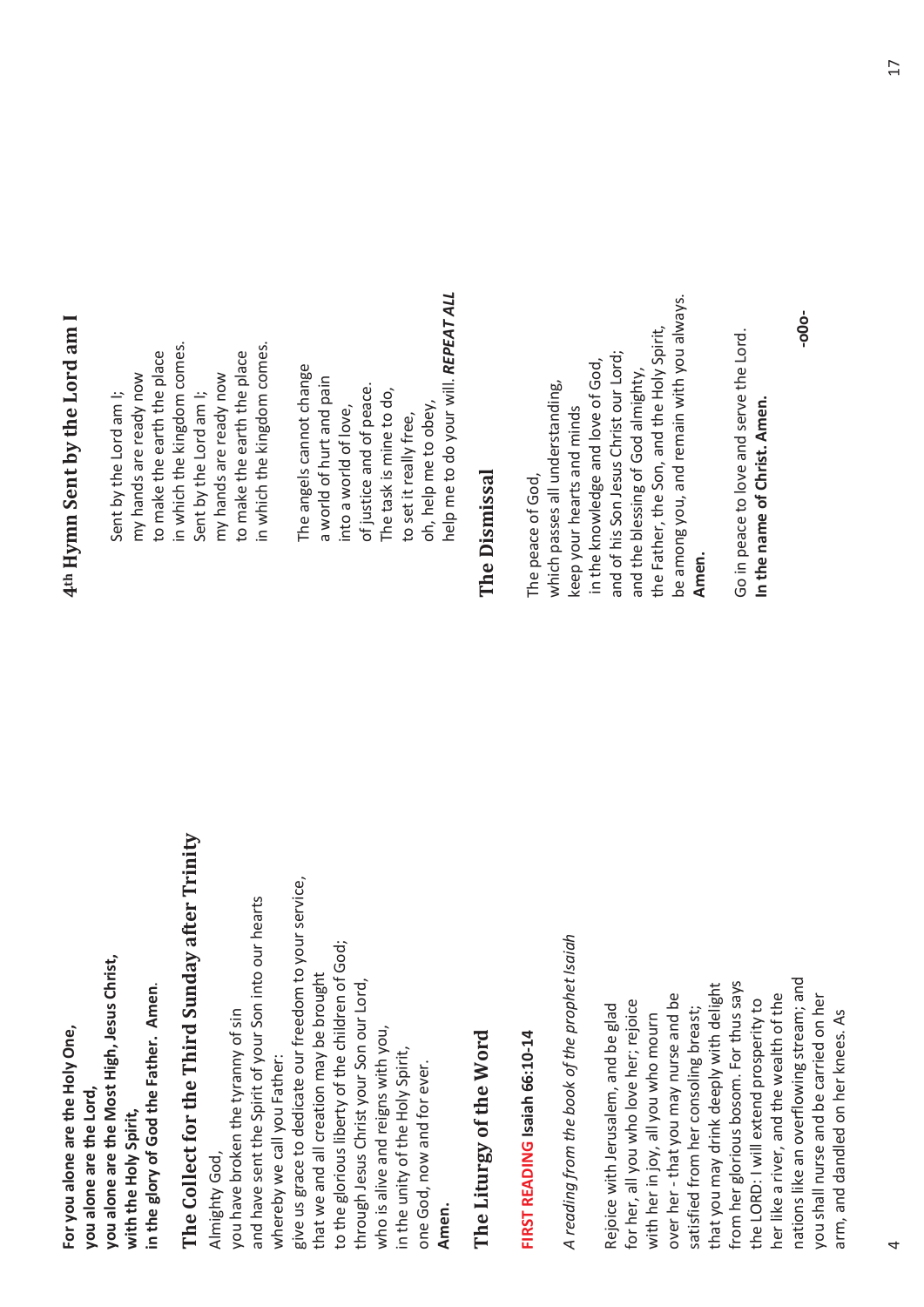**you take away the sin of the world,**  you take away the sin of the world, **grant us peace.**  grant us peace. Lamb of God. **Lamb of God,** 

#### **Giving of Communion Giving of Communion**

**and our souls washed through his most precious blood,**  and our souls washed through his most precious blood, **and that we may evermore dwell in him, and he in us. so much as to gather up the crumbs under your table. that our sinful bodies may be made clean by his body**  and that we may evermore dwell in him, and he in us. so much as to gather up the crumbs under your table. that our sinful bodies may be made clean by his body **so to eat the flesh of your dear Son Jesus Christ**  so to eat the flesh of your dear Son Jesus Christ **to come to this your table, merciful Lord,**  to come to this your table, merciful Lord, **but in your manifold and great mercies.**  but in your manifold and great mercies. **whose nature is always to have mercy.**  whose nature is always to have mercy. **trusting in our own righteousness, Grant us therefore, gracious Lord,**  rusting in our own righteousness, Grant us therefore, gracious Lord, **But you are the same Lord**  But you are the same Lord and to drink his blood, **and to drink his blood,**  We do not presume **We do not presume Ne are not worthy We are not worthy Amen.** 

## **Prayer after Communion**  Prayer after Communion

## **The post-communion Collect**  The post-communion Collect

and shield us from knowing more than we can bear and shield us from knowing more than we can bear O God, whose beauty is beyond our imagining O God, whose beauty is beyond our imagining show us your glory as far as we can grasp it, show us your glory as far as we can grasp it, and whose power we cannot comprehend: and whose power we cannot comprehend: until we may look upon you without fear; until we may look upon you without fear; through Jesus Christ our Saviour. Amen through Jesus Christ our Saviour. **Amen**

**and given us a foretaste of the heavenly banquet**  and given us a foretaste of the heavenly banquet **that you have fed us in this sacrament,**  that you have fed us in this sacrament, **prepared for all peoples. Amen.** prepared for all peoples. Amen. **united us with Christ,**  united us with Christ, **We thank you, Lord,**  We thank you, Lord,

Jerusalem. You shall see, and your heart lerusalem. You shall see, and your heart comfort you; you shall be comforted in comfort you; you shall be comforted in shall rejoice; your bodies shall flourish servants, and his indignation is against shall rejoice; your bodies shall flourish servants, and his indignation is against a mother comforts her child, so I will a mother comforts her child, so I will that the hand of the LORD is with his that the hand of the LORD is with his like the grass; and it shall be known ike the grass; and it shall be known his enemies. nis enemies.

#### **PSALM Psalm 66:1-8**  PSALM Psalm 66:1-8

*make the voice of his praise be heard.*  make the voice of his praise be heard. *R Be joyful in God, all you lands.*  R Be joyful in God, all you lands. *R Bless our God, you peoples,*  R Bless our God, you peoples, *or* 

how wonderful he is in his doing towards all people. now wonderful he is in his doing towards all people. so that they went through the water on foot, so that they went through the water on foot, Say to God, "How awesome are your deeds! Say to God, "How awesome are your deeds! Come now and see the works of God. All the earth bows down before you, sings to you, sings out your name." R sings to you, sings out your name." R Come now and see the works of God All the earth bows down before you, your enemies cringe before you. He turned the sea into dry land, your enemies cringe before you. and there we rejoiced in him. R He turned the sea into dry land, and there we rejoiced in him. R because of your great strength because of your great strength Be joyful in God, all you lands; Be joyful in God, all you lands; sing the glory of his praise. sing the glory of his name; sing the glory of his name; sing the glory of his praise.

make the voice of his praise to be heard; make the voice of his praise to be heard; his eyes keep watch over the nations; his eyes keep watch over the nations; and will not allow our feet to slip. R and will not allow our feet to slip. R let no rebel rise up against him. let no rebel rise up against him. In his might he rules for ever; In his might he rules for ever; Bless our God, you peoples; Bless our God, you peoples; Who holds our souls in life, Who holds our souls in life,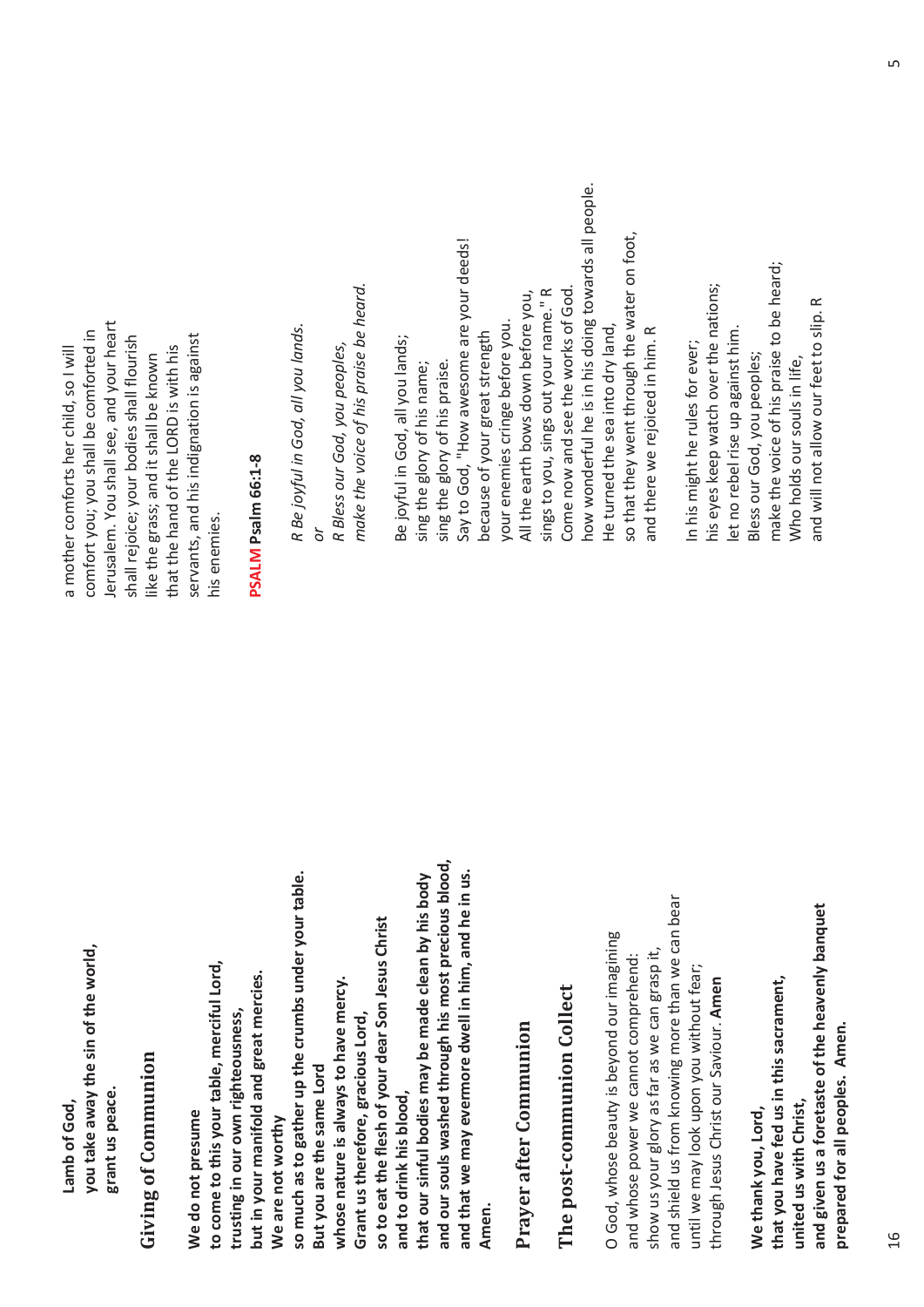# **(Short or long reading) Galatians 6:[1-6]. 7-16**  SECOND READING (Short or long reading) Galatians 6:[1-6]. 7-16 **SECOND READING**

*A reading from the letter of Paul to the*  A reading from the letter of Paul to the *Galatians.* 

that they may not be persecuted for the work, will become a cause for pride. For that they may not be persecuted for the cross of Christ. Even the circumcised do cross of Christ. Even the circumcised do All must test their own work; then that work, will become a cause for pride. For who are taught the word must share in give up. So then, whenever we have an one another's burdens, and in this way All must test their own work; then that who are taught the word must share in give up. So then, whenever we have an sow to the Spirit, you will reap eternal the Spirit should restore such a one in one another's burdens, and in this way all good things with their teacher.] Do for you reap whatever you sow. If you My friends, if anyone is detected in a [My friends, if anyone is detected in a transgression, you who have received you yourselves are not tempted. Bear for you reap whatever you sow. If you sow to the Spirit, you will reap eternal transgression, you who have received the Spirit should restore such a one in ou yourselves are not tempted. Bear all good things with their teacher.] Do life from the Spirit. So let us not grow will reap at harvest time, if we do not will reap at harvest time, if we do not those who are nothing think they are something, they deceive themselves. all must carry their own loads. Those ife from the Spirit. So let us not grow opportunity, let us work for the good nand! It is those who want to make a hand! It is those who want to make a those who are nothing think they are all must carry their own loads. Those opportunity, let us work for the good family of faith. See what large letters something, they deceive themselves. not be deceived; God is not mocked, amily of faith. See what large letters a spirit of gentleness. Take care that you will fulfil the law of Christ. For if not be deceived; God is not mocked, sow to your own flesh, you will reap corruption from the flesh; but if you corruption from the flesh; but if you of all, and especially for those of the of all, and especially for those of the I make when I am writing in my own good showing in the flesh that try to good showing in the flesh that try to a spirit of gentleness. Take care that you will fulfil the law of Christ. For if sow to your own flesh, you will reap make when I am writing in my own compel you to be circumcised - only weary in doing what is right, for we compel you to be circumcised - only work, rather than their neighbour's work, rather than their neighbour's weary in doing what is right, for we

we worship you, Father almighty, we worship you, Father almighty, in songs of everlasting praise: in songs of everlasting praise:

**Blessing and honour and glory and power**  Blessing and honour and glory and power **be yours for ever and ever. Amen.**  be yours for ever and ever. Amen.

**The Lord's Prayer**  The Lord's Praver

Let us pray with confidence as our Saviour has taught us Let us pray with confidence as our Saviour has taught us

**as we forgive those who trespass against us.**  as we forgive those who trespass against us. **And lead us not into temptation; Give us this day our daily bread.**  And lead us not into temptation; Give us this day our daily bread. **Our Father, who art in heaven,**  Our Father, who art in heaven, **And forgive us our trespasses,**  And forgive us our trespasses, **on earth as it is in heaven.**  on earth as it is in heaven. **For thine is the kingdom, the power and the glory, for ever and ever. Amen.**  for ever and ever. Amen. For thine is the kingdom, the power and the glory, **but deliver us from evil.**  but deliver us from evil. **hallowed be thy name;**  hallowed be thy name; **thy kingdom come;**  thy kingdom come; thy will be done; **thy will be done;** 

**Breaking of the Bread Breaking of the Bread** 

Every time we eat this bread and drink this cup, Every time we eat this bread and drink this cup, **we proclaim the Lord's death until he comes.**  we proclaim the Lord's death until he comes.

**you take away the sin of the world,**  ou take away the sin of the world, **have mercy on us.**  have mercy on us. **Lamb of God,**  amb of God,

**you take away the sin of the world,**  you take away the sin of the world, **have mercy on us.**  have mercy on us. **Lamb of God,**  Lamb of God,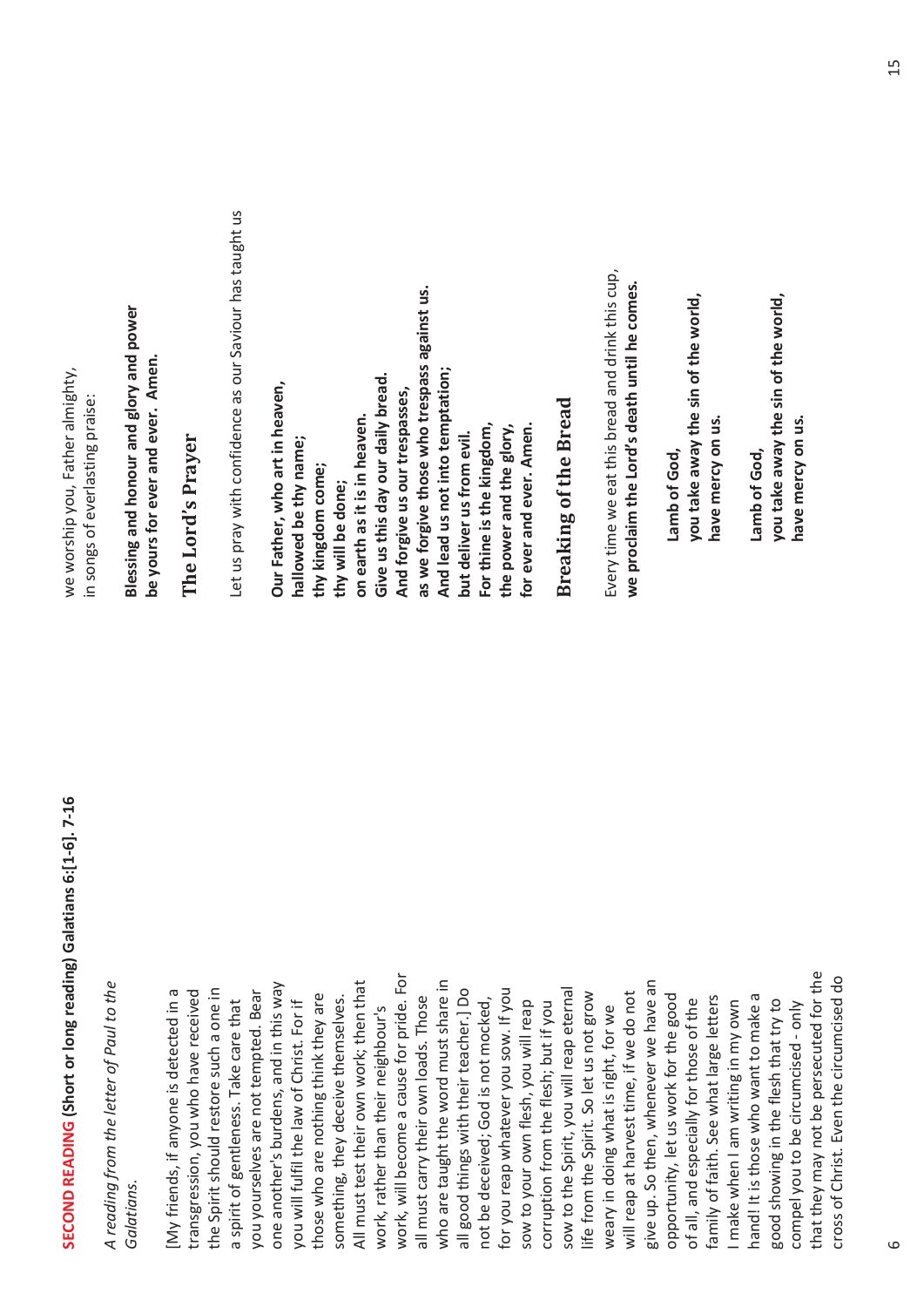do this in remembrance of me. do this in remembrance of me.

which is shed for you and for many for the which is shed for you and for many for the he took the cup and gave you thanks; this is my blood of the new covenant, he took the cup and gave you thanks; this is my blood of the new covenant, Do this, as often as you drink it, Do this, as often as you drink it, In the same way, after supper In the same way, after supper he gave it to them, saying: he gave it to them, saying: in remembrance of me. in remembrance of me. forgiveness of sins. forgiveness of sins. Drink this, all of you; Drink this, all of you;

we make the memorial of Christ your Son our Lord. we make the memorial of Christ your Son our Lord we proclaim his mighty resurrection and glorious we proclaim his mighty resurrection and glorious we look for the coming of your kingdom, we look for the coming of your kingdom, we remember his offering of himself we remember his offering of himself made once for all upon the cross; made once for all upon the cross; and with this bread and this cup and with this bread and this cup Therefore, heavenly Father, Therefore, heavenly Father, ascension; ascension;

Great is the mystery of faith: Great is the mystery of faith: **Christ will come again.**  Christ will come again. **Christ has died:**  Christ has died: **Christ is risen:**  Christ is risen:

Accept through him, our great high priest, Accept through him, our great high priest, and as we eat and drink these holy gifts and as we eat and drink these holy gifts in the presence of your divine majesty, in the presence of your divine majesty, this our sacrifice of thanks and praise, this our sacrifice of thanks and praise, and unite us in the body of your Son, and unite us in the body of your Son, inspire us with your love inspire us with your love renew us by your Spirit, renew us by your Spirit, Jesus Christ our Lord. lesus Christ our Lord.

with all who stand before you in earth and heaven, with all who stand before you in earth and heaven, Through him, and with him, and in him, Through him, and with him, and in him, in the unity of the Holy Spirit, in the unity of the Holy Spirit,

may boast about your flesh. May I never want you to be circumcised so that they creation is everything! As for those who may boast about your flesh. May I never world has been crucified to me, and I to want you to be circumcised so that they world has been crucified to me, and I to creation is everything! As for those who the world. For neither circumcision nor the world. For neither circumcision nor not themselves obey the law, but they not themselves obey the law, but they uncircumcision is anything; but a new uncircumcision is anything; but a new them, and mercy, and upon the Israel them, and mercy, and upon the Israel boast of anything except the cross of poast of anything except the cross of will follow this rule - peace be upon will follow this rule - peace be upon our Lord Jesus Christ, by which the our Lord Jesus Christ, by which the of God.

This is the word of the Lord. This is the word of the Lord. **Thanks be to God.**  Thanks be to God.

# **2nd Hymn AMNS 209 Through all the changing scenes**  2<sup>nd</sup> Hymn AMNS 209 Through all the changing scenes

1. Through all the changing scenes of life, 1. Through all the changing scenes of life, the praises of my God shall still the praises of my God shall still my heart and tongue employ. my heart and tongue employ. in trouble and in joy, in trouble and in joy,

when in distress to him I called, 2. O magnify the Lord with me, when in distress to him I called, 2. O magnify the Lord with me, with me exalt his name; with me exalt his name; he to my rescue came. ne to my rescue came. 3. The hosts of God encamp around 3. The hosts of God encamp around  $\overline{\phantom{a}}$ deliverance he affords to all deliverance he affords to all who on his succour trust. the dwellings of the just; who on his succour trust. the dwellings of the just;

how blest are they, and only they, how blest are they, and only they, 4. O make but trial of his love: 4. O make but trial of his love: who in his truth confide. experience will decide ͜ who in his truth confide. experience will decide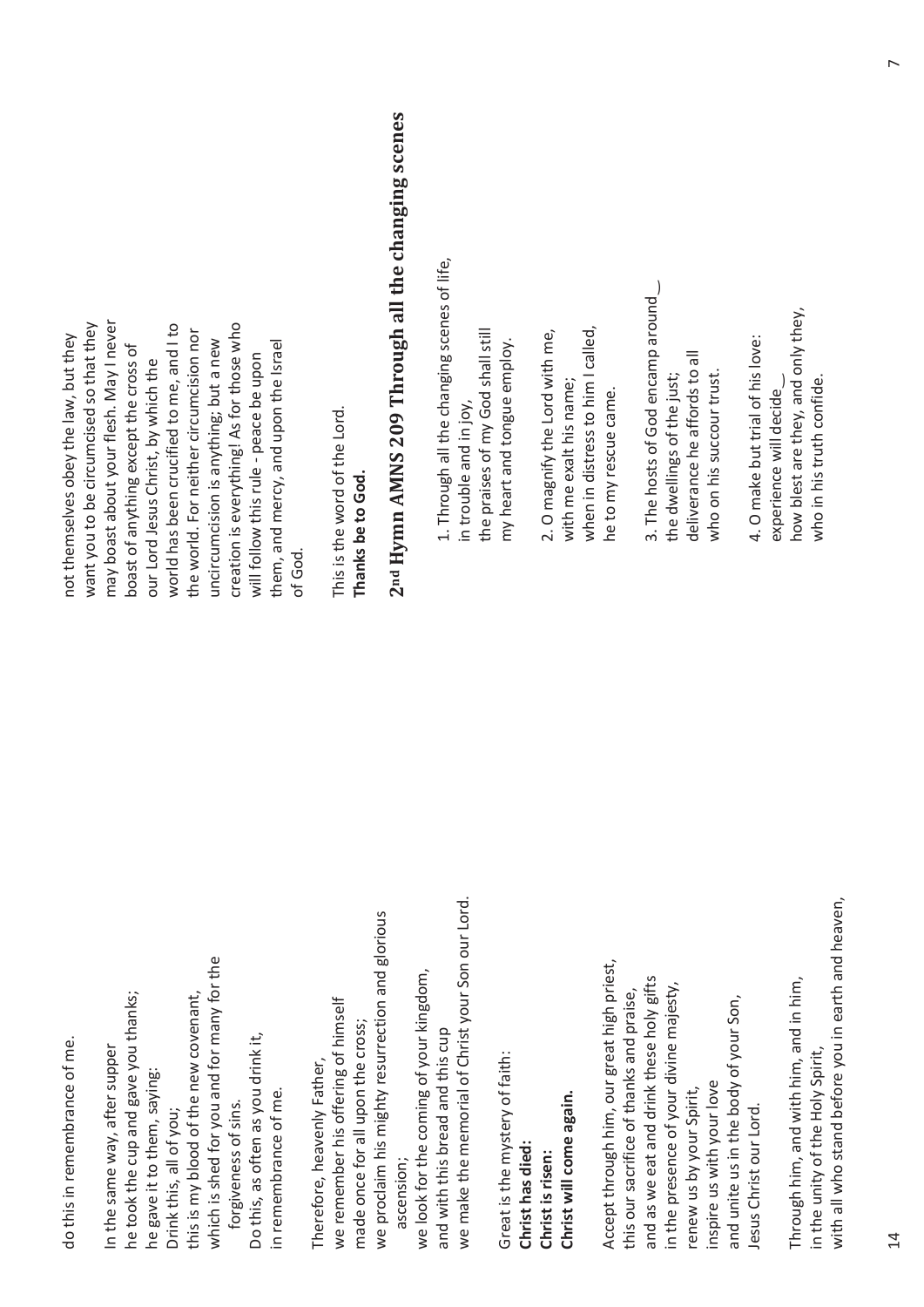5. Fear him, ye saints, and you will then 5. Fear him, ye saints, and you will then  $_{\rm max}$ make you his service your delight, make you his service your delight, To Father, Son, and Holy Ghost, To Father, Son, and Holy Ghost, your wants shall be his care. your wants shall be his care. be glory, as it was, is now, have nothing else to fear; the God whom we adore, be glory, as it was, is now, the God whom we adore, have nothing else to fear; and shall be evermore. and shall be evermore. other 6

# **Gospel Reading – Luke 10:1-11, 16-20**  Gospel Reading - Luke 10:1-11, 16-20

but by every word that comes from the mouth of God. but by every word that comes from the mouth of God. We do not live by bread alone, We do not live by bread alone, Alleluia, alleluia. Alleluia, alleluia. **Alleluia**.

Hear the Gospel of our Lord Jesus Christ according to Luke. Hear the Gospel of our Lord Jesus Christ according to Luke. **Glory to you, O Lord.**  Glory to you, O Lord.

shares in peace, your peace will rest on this house!' And if anyone is there who shares in peace, your peace will rest on this house!' And if anyone is there who you. Remain in the same house, eating that person; but if not, it will return to that person; but if not, it will return to you. Remain in the same house, eating labourers into his harvest. Go on your abourers into his harvest. Go on your lambs into the midst of wolves. Carry he himself intended to go. He said to pairs to every town and place where ne himself intended to go. He said to lambs into the midst of wolves. Carry pairs to every town and place where the labourers are few; therefore ask greet no one on the road. Whatever the labourers are few; therefore ask greet no one on the road. Whatever house you enter, first say, 'Peace to house you enter, first say, 'Peace to way. See, I am sending you out like The Lord appointed seventy others The Lord appointed seventy others them, "The harvest is plentiful, but the Lord of the harvest to send out the Lord of the harvest to send out way. See, I am sending you out like them, "The harvest is plentiful, but and sent them on ahead of him in and sent them on ahead of him in no purse, no bag, no sandals; and no purse, no bag, no sandals; and

through him you have created all things through him you have created all things and formed us in your own image. and formed us in your own image. For he is your living Word; For he is your living Word; from the beginning, from the beginning,

Through him you have freed us from the slavery of sin, Through him you have freed us from the slavery of sin, and exalted him to your right hand on high. and exalted him to your right hand on high. giving him to be born of a woman giving him to be born of a woman you raised him from the dead you raised him from the dead and to die upon the cross; and to die upon the cross;

and made us a people for your own possession. and made us a people for your own possession. Through him you have sent upon us Through him you have sent upon us your holy and life-giving Spirit, your holy and life-giving Spirit

we proclaim your great and glorious name, we proclaim your great and glorious name, Therefore with angels and archangels, Therefore with angels and archangels, and with all the company of heaven, and with all the company of heaven, for ever praising you and singing: for ever praising you and singing:

**Blessed is he who comes in the name of the Lord.**  Blessed is he who comes in the name of the Lord. **heaven and earth are full of your glory.**  heaven and earth are full of your glory. **God of power and might,**  God of power and might, **Hosanna in the highest. Hosanna in the highest.**  Hosanna in the highest. **Hosanna in the highest. Holy, holy, holy Lord,**  Holy, holy, holy Lord,

and as we follow his example and obey his command, and as we follow his example and obey his command, grant that by the power of your Holy Spirit through your Son our Saviour Jesus Christ, grant that by the power of your Holy Spirit through your Son our Saviour Jesus Christ, Accept our praises, heavenly Father, may be to us his body and his blood; Accept our praises, heavenly Father, may be to us his body and his blood; these gifts of bread and wine these gifts of bread and wine

Take, eat; this is my body which is given for you; Take, eat; this is my body which is given for you; he broke it and gave it to his disciples, saying: who, in the same night that he was betrayed, ne broke it and gave it to his disciples, saying: who, in the same night that he was betrayed, took bread and gave you thanks; took bread and gave you thanks;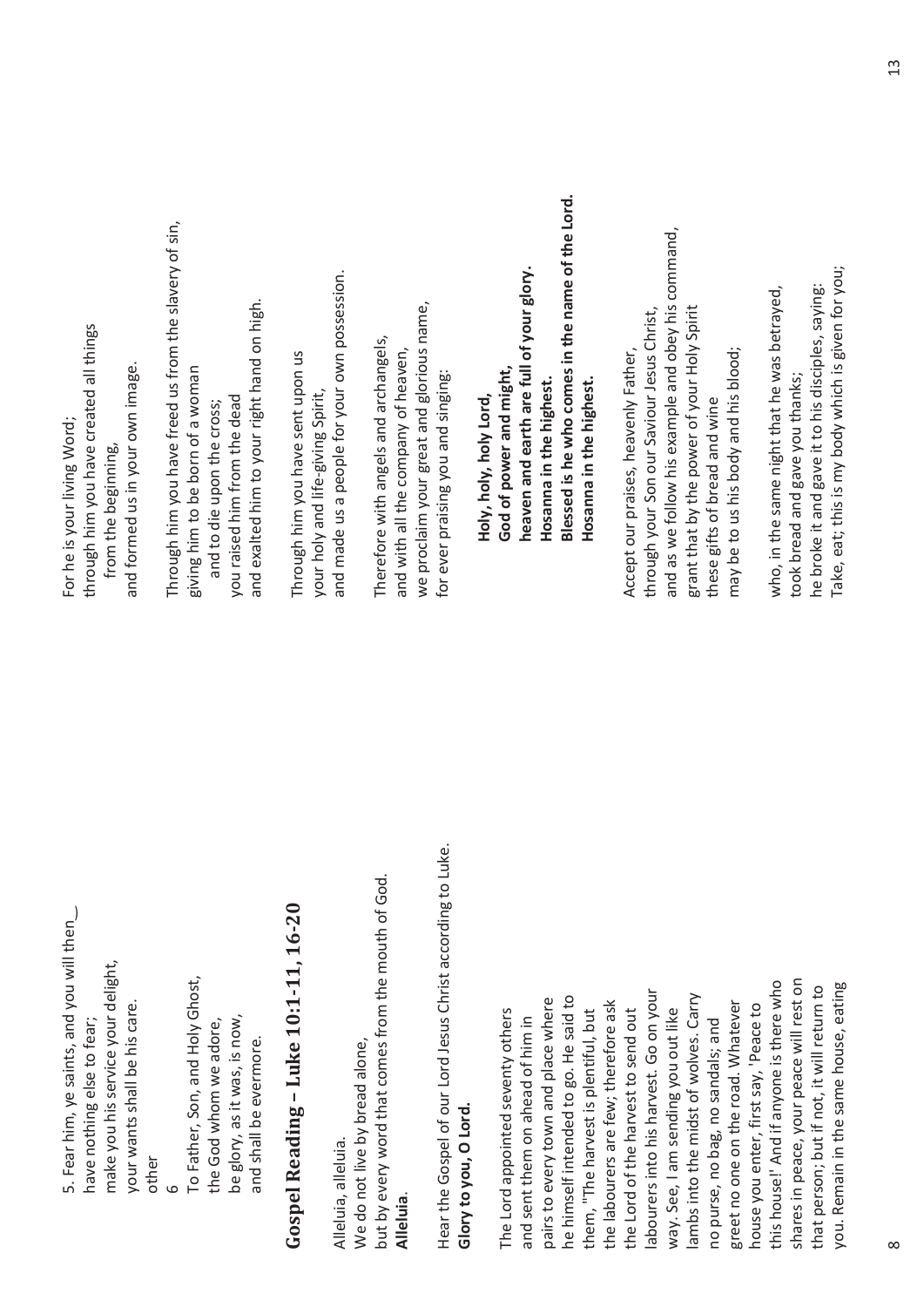of the poor wealth thou wouldst reckon as thine: of the poor wealth thou wouldst reckon as thine: 3. Fear not to enter his courts in the slenderness 3. Fear not to enter his courts in the slenderness truth in its beauty, and love in its tenderness, truth in its beauty, and love in its tenderness, these are the offerings to lay on his shrine. these are the offerings to lay on his shrine.

4. These, though we bring them in trembling and fearfulness, 4. These, though we bring them in trembling and fearfulness, mornings of joy give for evenings of tearfulness, mornings of joy give for evenings of tearfulness, trust for our trembling and hope for our fear. trust for our trembling and hope for our fear. he will accept for the name that is dear; he will accept for the name that is dear;

soon be gathered together from the corners of the earth soon be gathered together from the corners of the earth are now reunited on this table in bread and wine, are now reunited on this table in bread and wine, and the grapes once dispersed on the hillside and the grapes once dispersed on the hillside As the grain once scattered in the fields As the grain once scattered in the fields so, Lord, may your whole Church so, Lord, may your whole Church into your kingdom. nto your kingdom. **Amen.** 

### **The Eucharistic Prayer**  The Eucharistic Prayer

**His Spirit is with us.**  His Spirit is with us. The Lord is here. The Lord is here.

**We lift them to the Lord.**  We lift them to the Lord. Lift up your hearts. Lift up your hearts.

Let us give thanks to the Lord our God. Let us give thanks to the Lord our God. **It is right to give thanks and praise.**  It is right to give thanks and praise.

through Jesus Christ your Son our Lord. through Jesus Christ your Son our Lord. to give you thanks and praise, to give you thanks and praise, at all times and in all places at all times and in all places holy Father, heavenly King, holy Father, heavenly King, almighty and eternal God, almighty and eternal God, it is our duty and our joy, it is our duty and our joy, It is indeed right, It is indeed right,

welcome you, go out into its streets and Nevertheless, do not rejoice at this, that before you; cure the sick who are there, before you; cure the sick who are there, clings to our feet, we wipe off in protest against you. Yet know this: the kingdom Nevertheless, do not rejoice at this, that and drinking whatever they provide, for welcome you, go out into its streets and clings to our feet, we wipe off in protest demons submit to us!" He said to them, and drinking whatever they provide, for before you; cure the sick who are there, before you; cure the sick who are there, against you. Yet know this: the kingdom of God has come near. Whoever listens demons submit to us!" He said to them, that your names are written in heaven." that your names are written in heaven." of God has come near. Whoever listens not move about from house to house. "I watched Satan fall from heaven like 'I watched Satan fall from heaven like the enemy; and nothing will hurt you. not move about from house to house. and say to them, The kingdom of God and say to them, The kingdom of God say, "Even the dust of your town that say, "Even the dust of your town that the enemy; and nothing will hurt you. has come near to you. But whenever you authority to tread on snakes and the labourer deserves to be paid. Do the labourer deserves to be paid. Do people welcome you, eat what is set people welcome you, eat what is set me. " The seventy returned with joy, saying, "Lord, in your name even the saying, "Lord, in your name even the ou authority to tread on snakes and he spirits submit to you, but rejoice beople welcome you, eat what is set beople welcome you, eat what is set as come near to you. But whenever rejects you rejects me, and whoever a flash of lightning. See, I have given the spirits submit to you, but rejoice me. " The seventy returned with joy, scorpions, and over all the power of rejects you rejects me, and whoever rejects me rejects the one who sent a flash of lightning. See, I have given scorpions, and over all the power of Whenever you enter a town and its Whenever you enter a town and its Whenever you enter a town and its Whenever you enter a town and its rejects me rejects the one who sent to you listens to me, and whoever to you listens to me, and whoever you enter a town and they do not you enter a town and they do not

This is the Gospel of the Lord. This is the Gospel of the Lord. **Praise to you, O Christ.**  Praise to you, O Christ.

#### **Sermon**